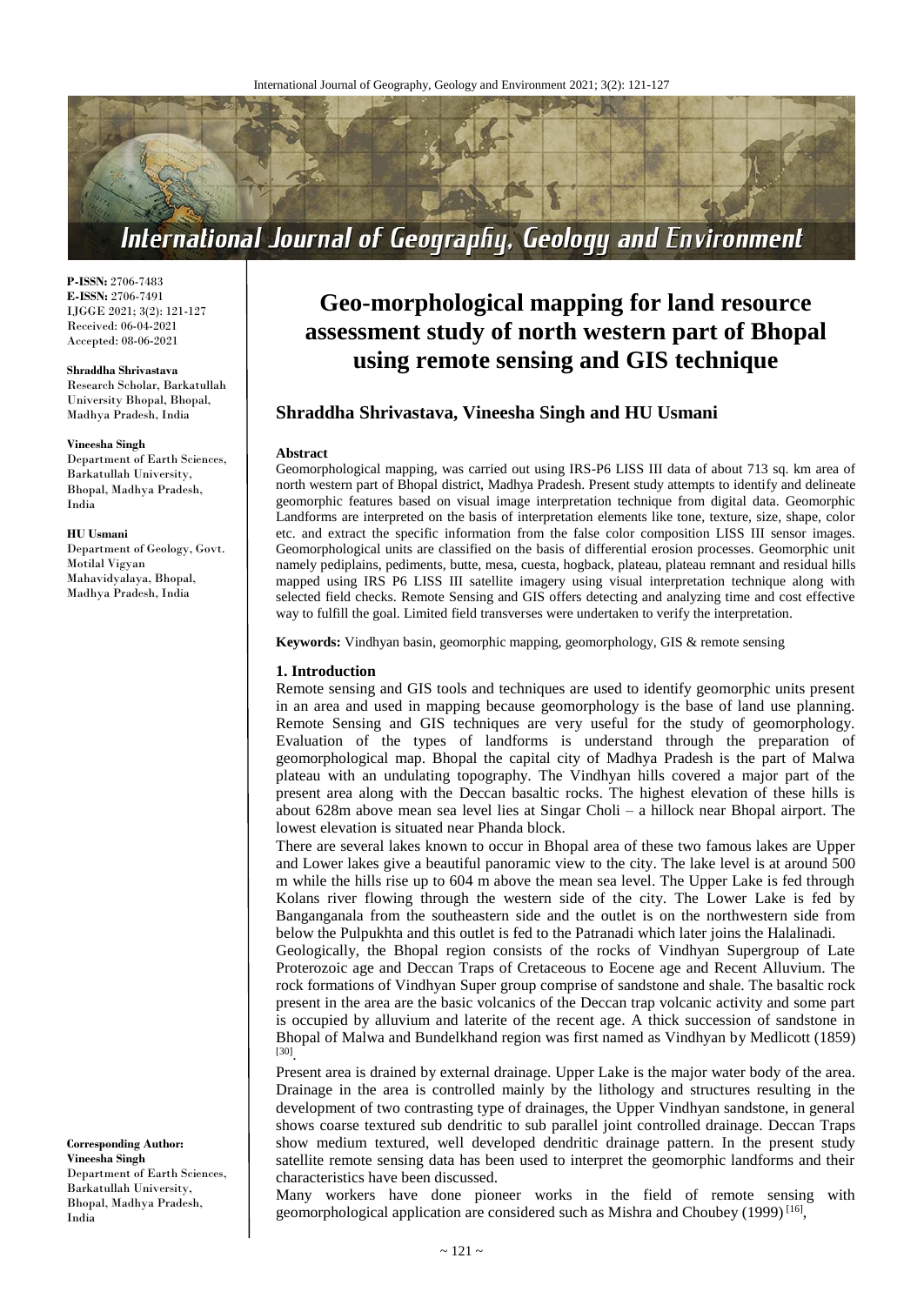Roy (2000) <sup>[18]</sup>, Bhan (2000) <sup>[3]</sup>, Kalluri *et al.* (2003) <sup>[7]</sup>, Mishra (2003) [14] Reddy and Maji (2003) [17] , Jaiswal *et al.*  $(2005)^{6}$ , Mishra  $(2010)^{[15]}$ , Katla and Saxena  $(2015)$  etc.

### **Remote sensing application**

Remote sensing as describe earlier is sensing from a distance. The electromagnetic energy after interaction with matter can be recorded by a sensor and the recorded data can be seen as an image or photo depending upon the sensor. The electromagnetic spectrum is a continuum of energy that ranges from meter to nanometers in wavelength and travels at the speed of light. The spectrum has several windows through which reflected or emitted radiation is recorded in sensor (Sabins 1997)<sup>[20]</sup>.

## **2. Aim and Objectives**

The present paper aims to 1. Identify and delineate the geomorphic features based on detailed examinations of satellite image after considering local geology, topography, structures and field visits; and 2. Assess the relationship between the existing geomorphic features and the local land use pattern. Finally this study will provide a very good asset to the people and to the developers who are engaged in this region for landuse planning and developmental purpose.

## **3. Study area**

The present study area of Bhopal lieson the Survey of India Toposheets no. 55 E/7 and 55E/8. It is bounded by 23˚15' to 23˚30' North latitude and 77˚15' to 77˚30' East longitude covering an area of approximately 522sq. km. the area is the North – Western part of the Bhopal district (Fig. 1). The district is bounded by Guna district on the north, Vidisha district on the northeast, Raisen district on the east, Sehore and Rajgarh districts on the southwest and west respectively.



**Fig 1:** Location map of the study area

## **4. Data used**

SOI toposheets and IRS P6 LISS III data was used for the generation of Geomorphological map with the help of GIS software 10.3 verson. LISS III imageries were acquired for the year 2019 from the USGS Global Visualization Viewer.

These data were used for the generation of geomorphological map (Table 1). The resolution satellite imagery is 23.5mtrs. and swath is 141km. this data used for mapping on 1:50,000 scale was for the preparation of geomorphology map with the help of GIS software.

**Table 1:** Data used for the geomorphological mapping

| Serial No. | Toposheets No. / Sattelite data                                     | Scale    | Source        | <b>Year of Publication</b> |
|------------|---------------------------------------------------------------------|----------|---------------|----------------------------|
|            | 55E/3, 55E/4, 55E/7, 55E/8, 55E/11, 55E/12 1:50,000 Survey of India |          |               | 1974                       |
| <u>.</u>   | IRS LISS III                                                        | Geocoded | <b>Bhuvan</b> | arch 2019                  |

#### **5. Database and Methodology**

The geomorphic features were mapped by the visual interpretation technique on the IRS P6 (Resource sat) LISS III image, followed by ground truth verification. The geomorphic features present were interpreted using standard

visual interpretation elements, *viz*. colour, tone, texture, pattern, shape, association etc. The methodology of geomorphic map is shown in Fig. 2. The area was calculated th

rough Arc GIS software show in Table 4.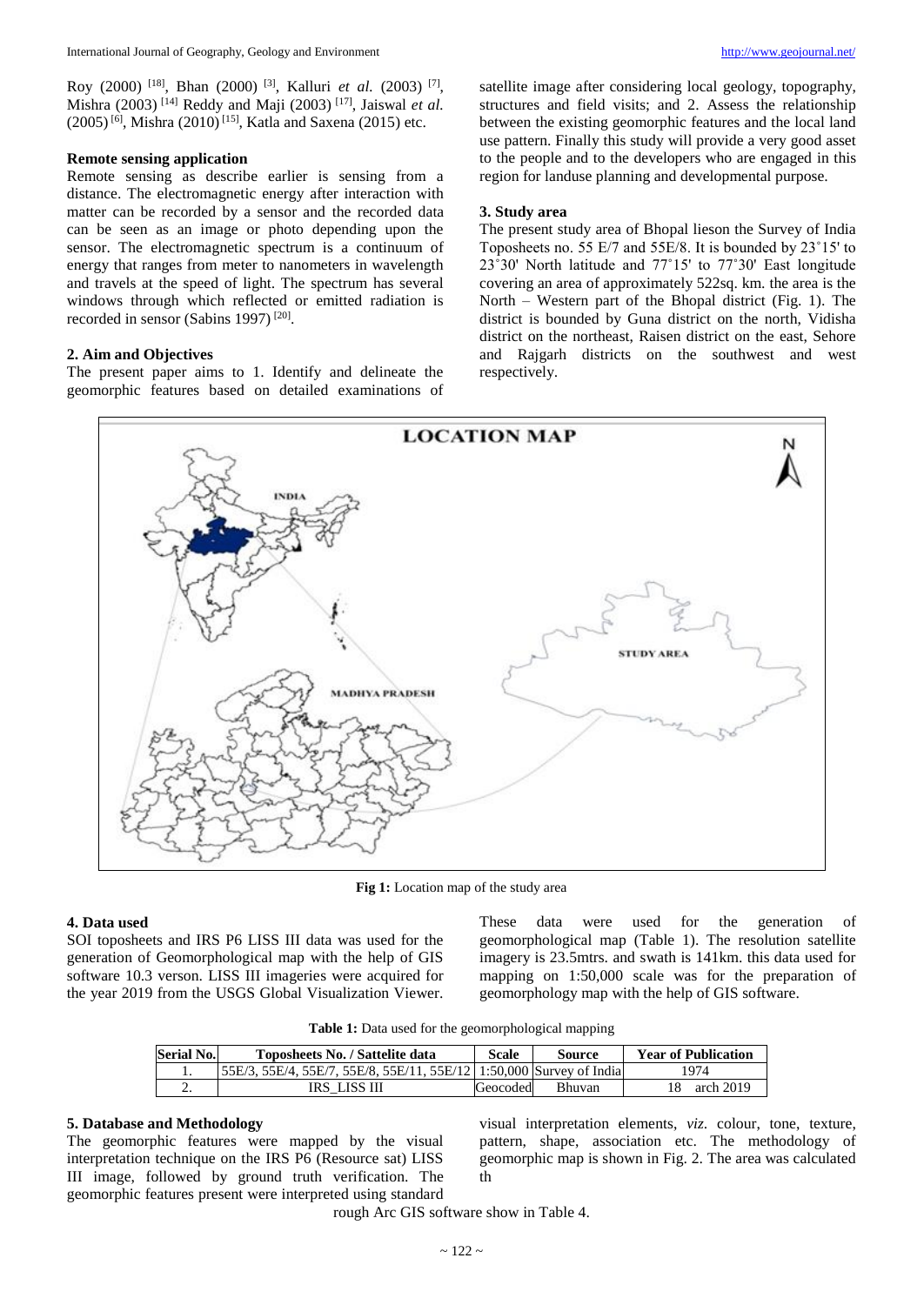

**Fig 2:** Flow chart for Geomorphology map



**Fig 3:** Satellite image of the study area

# **Geomorphological Analysis**

The geomorphic units are classified into two broad categories i. e., Denudational and Structural units identified

through visual interpretation. The results of the geomorphological mapping have been brought out the presence of different type of geomorphic units and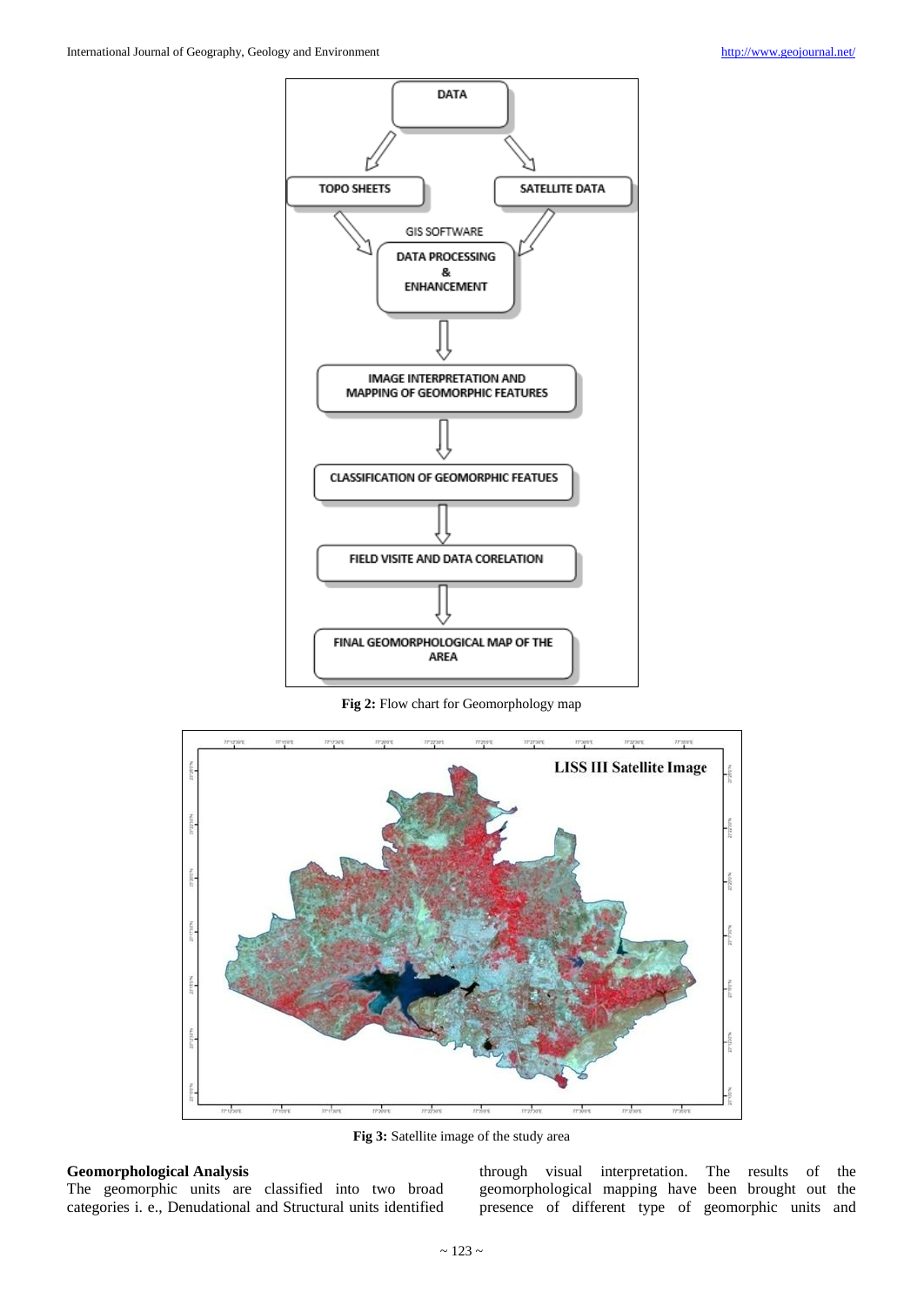landforms in the area, which have been classified as per their origin and shown in a 3D mosaic (Fig. 3) and listed in table 2.

## **Characteristics of Geomorphic features**

In the present study following geomorphic units were identified from the satellite imagery with the help of Survey of India toposheets (Table 1). The Geomorphological units are interpreted from the LISS III imagery with the help of the image interpretation keys like tone, texture, pattern, association after processing the imagery in Erdas Imagine (Table 3).

Geomorphological mapping the first geomorphological map prepared in 1914 but the main demand for the maps came cover form planner after World War II. A geomorphological map must give information about morphology, map must give information about morphology, morphometry, morphogen (origin) morphochronology (the age) of each form. Representation of these details is an involved matter on a single map.

**Table 2:** Geomorphic units identify in the study area

| <b>Geomorphic units</b> | <b>Geomorphic features</b> |  |
|-------------------------|----------------------------|--|
| Anthropogenic           | <b>Active Quary</b>        |  |
|                         | <b>Butte</b>               |  |
| Denudational unit       | Mesa                       |  |
|                         | Pediments                  |  |
|                         | Pediplains                 |  |
|                         | Cuesta                     |  |
|                         | Hogback                    |  |
| Structural unit         | Plateau                    |  |
|                         | Plateau Remnant            |  |
|                         | <b>Residual Mound</b>      |  |
|                         | Escarpment                 |  |



**Fig 4:** 3-D Visuallization of Geomorphic features



**Fig 5:** Geomorphology of the study area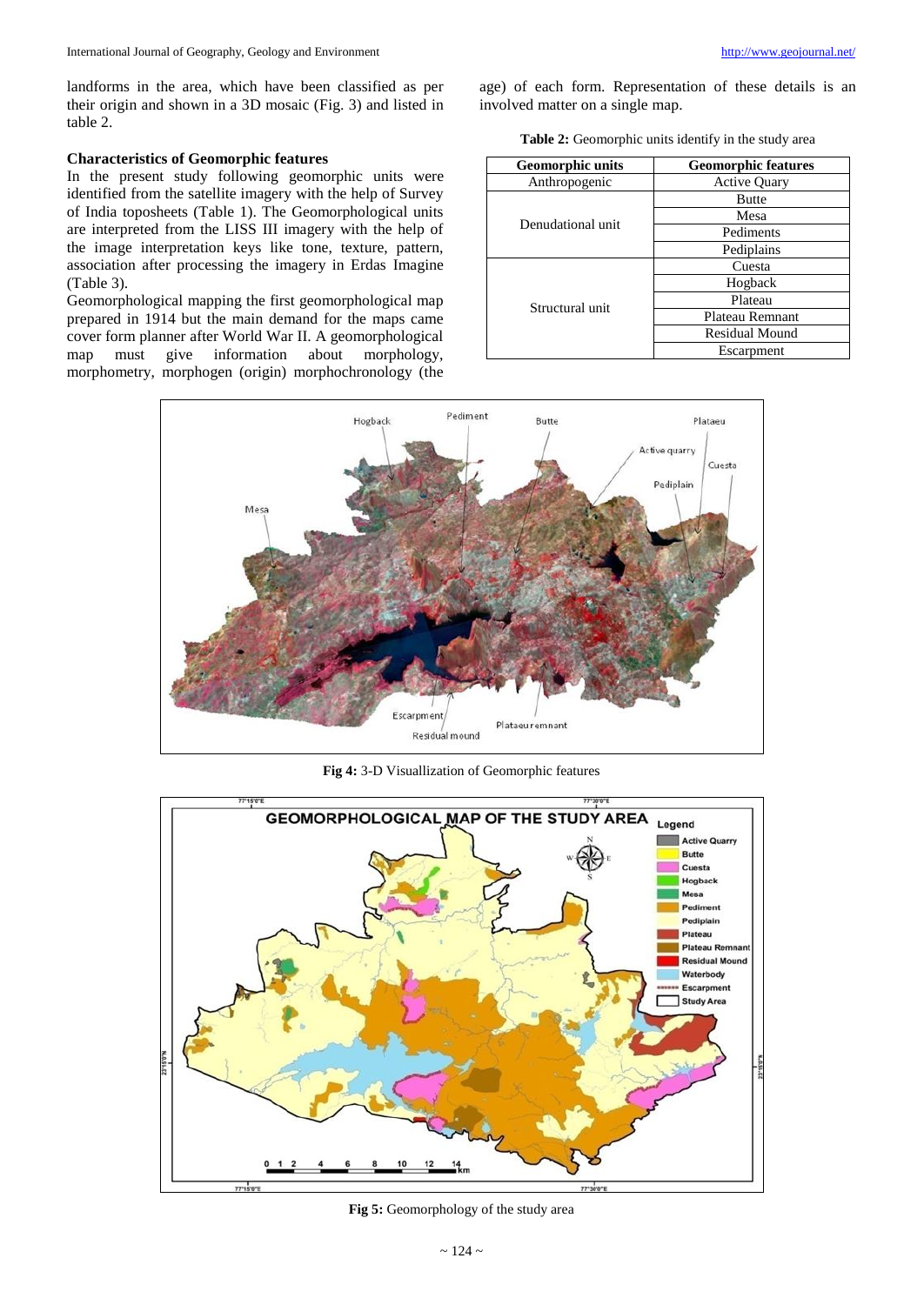# **Denudational units**

Denudational landforms present mainly in the sedimentary rocks. This type of units form by the combined affect of weathering, erosion and transportation. Units contain mainly pediment, pediplain, mesa and butte. They are identified by the relatively high terrain and further confirmed by the SOI toposheets and field check. Denudational landforms occupying eastern and western portion of the study area cover about 456.6 sq. km. (Fig. 5 and Table 4).

The denudational units may be categorized as follows:

| <b>Geomorphic</b><br>Landforms | <b>Tone</b>                                            | <b>Texture</b>            | <b>Patterns</b>                             | Land use/Land<br>Cover                       | <b>Relief</b> | <b>Association</b>                   |
|--------------------------------|--------------------------------------------------------|---------------------------|---------------------------------------------|----------------------------------------------|---------------|--------------------------------------|
| <b>Butte</b>                   | Light yellowish                                        | Smooth due to<br>flat top | Nearly circular but<br>sometimes elliptical | Sparse bushes                                | High          | Plateaus                             |
| Cuesta                         | Brown to light brown                                   | Moderate to finr          | Irregular                                   | Waste land                                   | High          | Structural plateaus<br>and homocline |
| Hogback                        | Light brown                                            | Sharp summit              | Linear pattern                              | <b>Shrubs</b>                                | High          | Structural plateaus<br>and homocline |
| Plateau                        | Light brown to light green                             | Moderate                  | Irregular                                   | Agriculture, forest, Moderate<br>waste lands |               | Plateaus                             |
| Mesa                           | Light red                                              | Smooth                    | Regular and circular<br>with table top      | Scrub, shrubs and<br>forest                  | Moderate      | Plateaus                             |
| Pediments                      | Light brown                                            | Coarse and<br>uneven      | Often to gentle slop                        | Dry cultivation at<br>lower part             | Low           | Plateaus and<br>pediments            |
| Pediplains                     | Reddish due to cultivation<br>grey without cultivation | Fine and uneven           | Rectangular & field<br>patterns             | Intensive<br>cultivation                     | Low           | Residual hills.<br>butte, pediments  |
| <b>Plateau Remnants</b>        | Dark red                                               | Smooth                    | Regular                                     | Scrub and herbs                              | Moderate      | Plateaus                             |
| <b>Residual Mound</b>          | Light brown                                            | Coarse                    | Irregular                                   | Scrub                                        | Low           | Pediplain                            |
| <b>Active Quarry</b>           | Brighter tone due to fresh<br>cut of rock              | Rough                     | Irregular                                   | Minning                                      | Low           | Minning                              |
| Escarpment                     | Dark red                                               | Rough                     | Regular                                     | Scrub                                        | Moderate      | Plateaus                             |

## **Table 2:** Identification of Geomorphic units in Image Interpretation

Butte is isolated generally flat- topped hill or small mountain with relatively steep slope or precipitous cliffs, often capped with a resistant layer of rock and bordered by talus, and representing an erosion remnant carved from flatlying rocks. Butte shows smooth texture and light brown and green tone on the satellite image. One such Butte is observable in the north of study area (Fig. 4).

Mesa is also an isolated nearly level land mass standing distinctly above the surrounding country bounded by abrupt or steeply sloping erosion scarps on all sides, and capped by the layers of resistant, nearly horizontal rocks. Mesa shows smooth texture and light brown and green tone on the satellite image (Fig. 4). The characteristics of landforms are given in Table 4. This landform is visible on the north western part of the area.

Pediments are the gentle sloping erosional surfaces developed at the foot of a receding hill or mountain slope, commonly with a slightly concave- upward profile that cross-cuts rock or sediment strata that extend beneath adjacent uplands. About 28% of the area is occupied by the pediments of such pediment is noticeable in the central part The term pediplaines was first proposed by Anderson *et al.*  $(1976)$ <sup>[2]</sup> and used to describe a series of coalescing pediments. The pediplaines covered with a thick over burden are referred to as buried plain. Pediplaines are extensively developed in low lying areas associated with hills and pediments. It is identified on image on the basis of its smooth texture, thick vegetation, square shape because of agriculture activity, large aerial extent and also on the basis of thickness of weathered zones. Total area covered by this landform is 34% and is confined to basaltic rocks.

# **Structural Landforms**

These landforms are developed due to effect of tectonic movements and later on modified by erosion. The landforms of this category are observed in the region where Vindhyan sediments are present. They are located in the eastern part of the study area having greenish and reddish tone with rough texture on the satellite image (Fig. 4). Approximately, the area covered is by the 69.5 sq. km. (Table 4). The structural hills representing the geomorphic landform of structural origin present in the southern part of the area.

Some of the structural landforms observed in the area are as under:-

Hogbacks constituted of long narrow ridges of hills, structurally controlled by the presence of homoclinal sedimentary strata that slopes steeply. Hogbacks are the sharp crested ridges which develop where rock slopes are steep. Hogbacks were identified by the parallel to sub parallel drainage pattern at steep slopes. It stands as prominent ridges and identified by light pink colour (Fig. 4). Hogbacks are present in the northern part of the study area and best seen near Khajuri and Binapur (Fig. 4).

Cuesta is an asymmetric ridge capped by resistant rock layers of slight to moderate dip, commonly less than 10˚ (approximately 15%). It is a homocline type produced by differential erosion of interbedded resistant and weak rocks. It has a long, gentle slope on one side that roughly parallels to the inclined beds, and on the opposite side has a relatively short, steep or cliff like slope that cuts the tilted rocks. It is covering the northern and eastern part of the study area near Manikherikat, Acharpura and Gandhi nagar (Fig. 4).

Escarpments are relatively continuous steep or cliff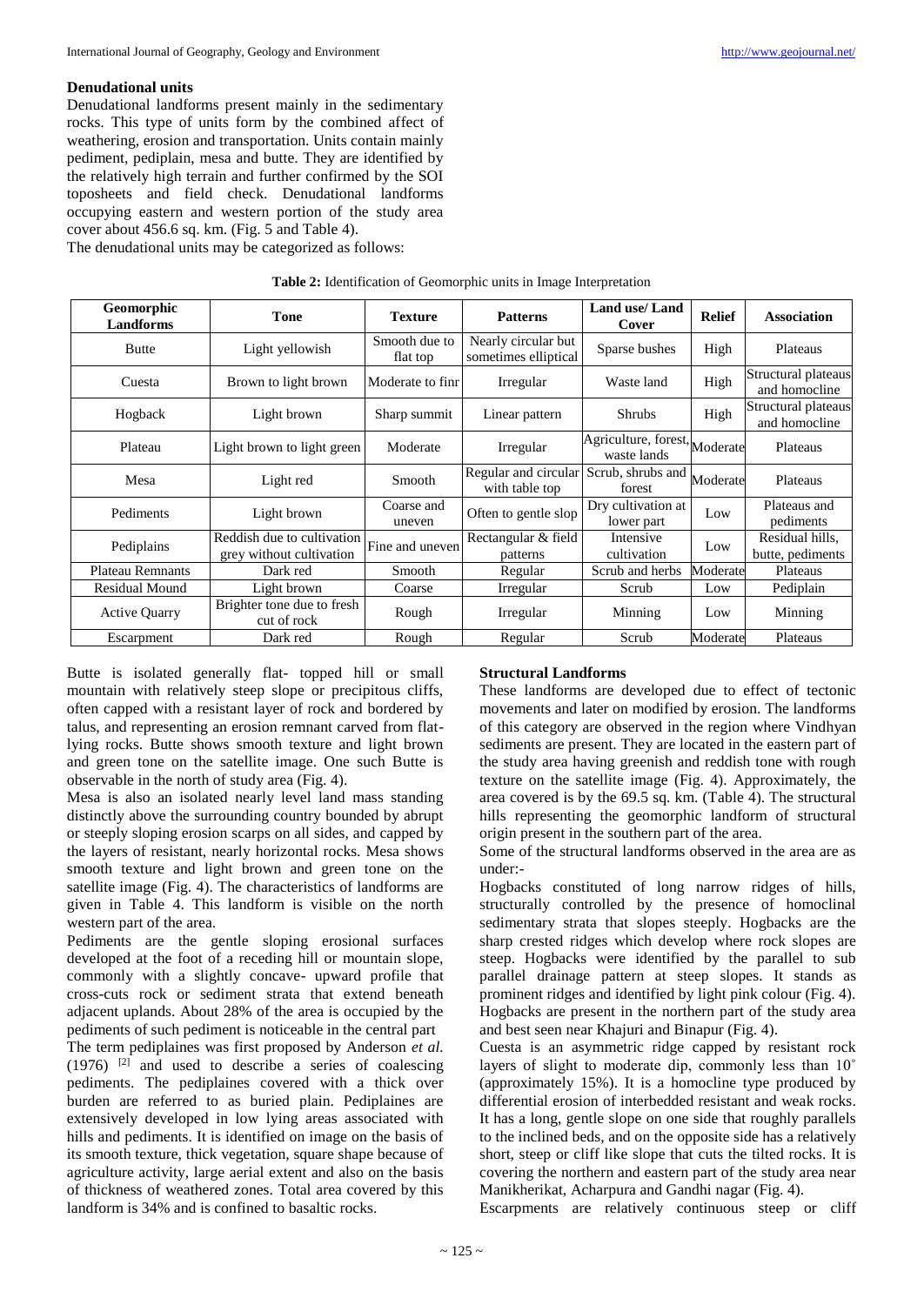produced by erosion or faulting, which topographically interrupts or breaks the general continuity of more gently sloping land surfaces. The term is most commonly applied to cliffs produced by differential erosion. Escarpments are generally present along fault scarp in the study area and are observed near T. T. Nagar, Bada talab (Bhopal Lake, Upper Lake) and eastern part of the area. On the FCC image it is seen in dark blue tone and course texture (Fig 4).

Plateau is a comparatively flat area of great extent and elevation; specifically an extensive land region considerably elevated (more than 100 meters) above adjacent lower lying terrain, and is commonly limited on at least one side by an abrupt descent has a flat or nearly level surface. A comparatively large part of a plateau surface is near summit level. In the study area, a large part of the eastern area is covered with this landform (Fig. 4).

# **Plateau Remnant**

A topographic feature that remains or is left standing above the general land surface after erosion has reduced the surrounding area; eg. A monadnock or a butte. Remnants are observable as a landform in eastern part of the area (Fig. 4).

Active Quary is manmade feature it is a shallow mining structures it shown in northern part of the area (Fig. 4).

## **6. Result and discussion**

Geomorphology is the science and study of landforms on the earth. Both the disciplines are exhaustively covered in literature (Blaschke, T., 2010). Today all land use planning processes in most of the countries are based on geomorphological units (Dragut, L., Blaschke, T., 2006). The detailed geomorphological mapping of the area has revealed the presence of various landforms. They are mostly formed due to denudational, depositional and also the structural processes. Active quarry, Butte, Cuesta, Hogback, Mesa, Pediments, Pedi plains, Plateau, Plateau Remnant, Residual Mound and Escarpment present in the study area are shown in (Fig. 4) and Table 2.

| S.N.         | Origin       | <b>Geomorphic features</b> | Area (in sq. km.) | Area (in $\%$ ) | <b>Total area</b> |  |
|--------------|--------------|----------------------------|-------------------|-----------------|-------------------|--|
|              | Manmade      | <b>Active Quary</b>        | 22.8              | 3.2             | 22.8              |  |
| 2            |              | Butte                      | 8.6               | 1.20            |                   |  |
| 3            | Danudational | Mesa                       | 1.9               | 0.26            | 454.6 sq. km.     |  |
| 4            |              | Pediments                  | 200.1             | 28.1            |                   |  |
| 5            |              | Pediplains                 | 244               | 34.2            |                   |  |
| 6            |              | Cuesta                     | 25.6              | 3.5             |                   |  |
| $\mathbf{r}$ |              | Hogback                    | 9.0               | 1.2             |                   |  |
| 8            | Structural   | Plateau                    | 9.7               | 1.2             |                   |  |
| 9            |              | Plateau Remnant            | 10.6              | 1.4             | 69.5 sq. km.      |  |
| 10           |              | <b>Residual Mound</b>      | 3.3               | 0.46            |                   |  |
| 11           |              | Escarpment                 | 11.3              | 1.58            |                   |  |
| 12           |              | Water body                 | 166.3             | 23.6            | 166.3             |  |
| Total Area   |              |                            | 713               | 100%            | 713 sq. km        |  |

|  | <b>Table 4:</b> Area of Geomorphic features covered (in %) |  |
|--|------------------------------------------------------------|--|
|--|------------------------------------------------------------|--|

This area will be useful for various applications such as groundwater exploration, land use planning, disaster management, geoengineering and so on. In addition this study will geomorphological mapping in near future. According to (Fig. 4 and 5) all features of the study area are Active quarry is covered 22.8 sq. km area in our study area it is useful for mining. Butte is present in 8.6 sq. km., Mesa is covered 1.9 sq. km., Cuesta covered 25.6 sq. km, Plateau present in 7.7 sq. km., Plateau Remnant covered area 10.6. sq. km., Residual Mound present in 3.3 sq. km., Hogback is present in 9.0 sq. km., Escarpment covered area 11.3 sq. km. and the water bodies coverd a large area approximate 166.3 sq. kms. They are also useful for plantation, forestration and forder also. Pediments present in 200.1 sq. km. area this feature is important for plantation, industrialization, builtup, forestration and forder. Pediplains covered 244 sq. km. it is important feature for agriculture, horticulture any type of built-ups, lakes, ponds, canal, railway lines, roads and forestration also etc. because it it covered with thick soil. It is also useful for natural hazard assessment.

These geomorphic units shown in Pie diagram

- 1. Active quary
- 2. Butte
- 3. Mesa
- 4. Pediments
- 5. Pediplains
- 6. Cuesta
- 7. Hogback
- 8. Plateau
- 9. Plateau Remnant
- 10. Residual Mound
- 11. Escarpment
- 12. Water body



**Fig 4:** Pei chart for Area in sq. km